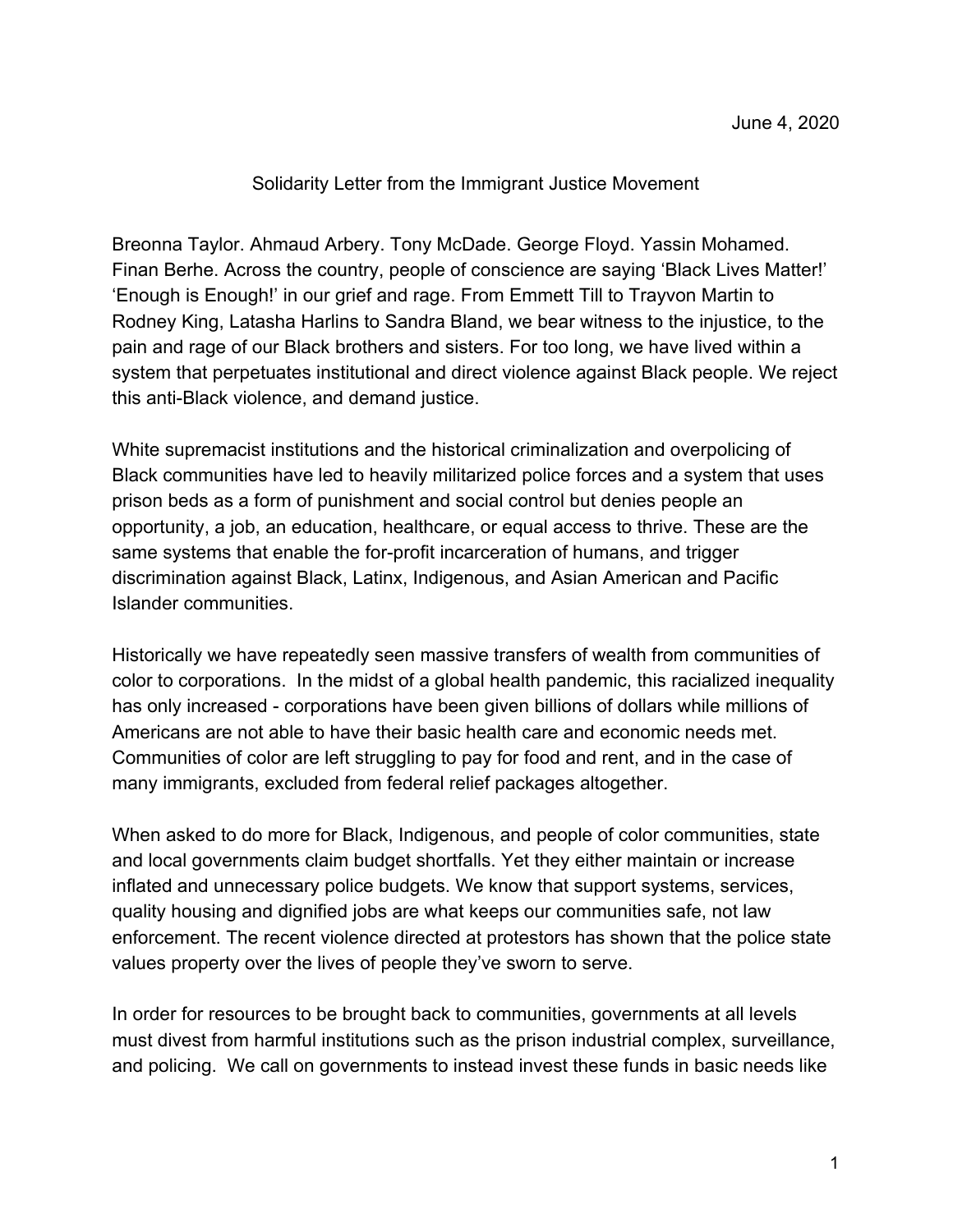quality housing and education, financial and economic support, climate justice, healthcare for all, and mental health support.

As immigrant justice organizations and ally organizations, we commit to:

- Standing in solidarity with Black communities to demand justice by advocating for their recommendations and solutions.
- Working to dismantle white supremacy, white nationalism, and the anti-Blackness that permeates our society, including within the immigrant justice movement.
- Joining the calls to dismantle the police state by defunding and decreasing police budgets.
- Demanding governments invest in communities by increasing funding for housing, education, healthcare, and other supports.
- Demanding a COVID 19 recovery and reconstruction that benefits communities, not corporations.
- Denouncing the use of criminalization and militarization as a response to people's pain and people demanding more change.
- Rejecting the "national security" frame and redefining "public safety" so that it truly means communities -- including Black communities -- are free to live without fear of being killed.

Just as COVID-19 has taught us that we are interconnected, our collective well-being depends on all of us being healthy and safe, not criminalized and dehumanized. We grieve with our Black neighbors, and are committed to building a country where Black Lives Matter.

Signed by the following Immigrant Justice Organizations and Ally Organizations:

Abriendo Puertas/Opening Doors Advocate Visitors with Immigrants in Detention in the Chihuahuan Desert (AVID) Advocates for Basic Legal Equality African Family Health Organization (AFAHO) Alabama State Association of Cooperatives Alianza Americas Alianza Comunitaria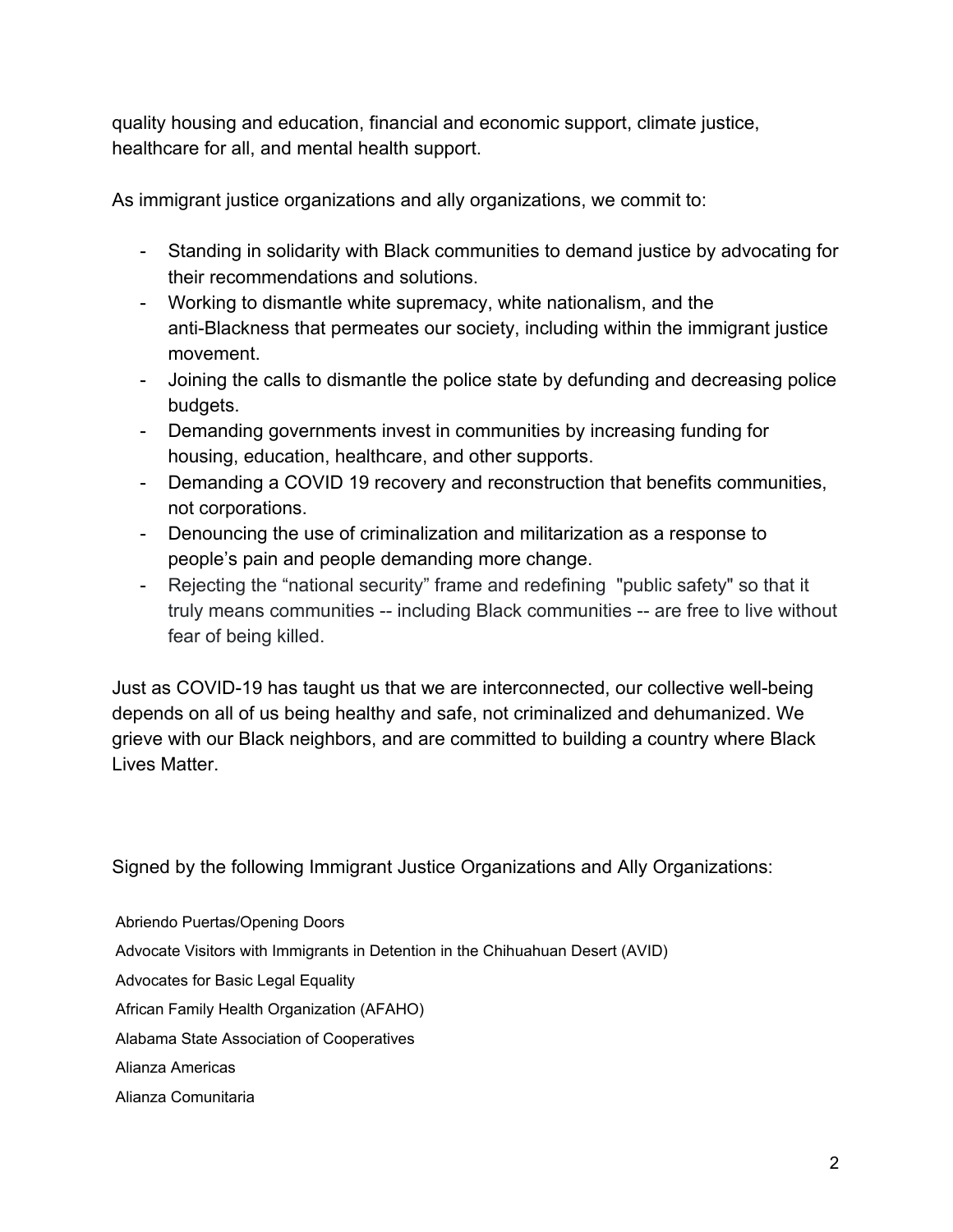Alianza Nacional de Campesinas Alianza Sacramento Alliance for African Assistance Alliance of Baptists Alliance San Diego Allies to End Detention Aloha Immigration America's Voice American Friends Service Committee Arab American Civic Council Arab-American Family Support Center Arise Arise Chicago Arkansas United Asian & Pacific Islander American Health Forum (APIAHF) Asian Americans Advancing Justice - Asian Law Caucus Asian Americans Advancing Justice - Chicago Asian Americans Advancing Justice - Los Angeles Asian Americans United Asian Community Development Council ASISTA Association of Asian Pacific Community Health Organizations (AAPCHO) Asylum Seeker Advocacy Project Asylum Sponsorship Project Augustana Lutheran Church of Hyde Park Bangladeshi American Women's Development Initiative (BAWDi) Baton Rouge Immigrants' Rights Coalition Beacon UU Congregation Bend the Arc: Jewish Action Bend the Arc: Jewish Action, Southern California Bhutanese Community Association of Pittsburgh (BCAP) Blessed Dorothy Day Mission Borough of Manhattan Community College Brighton Park Neighborhood Council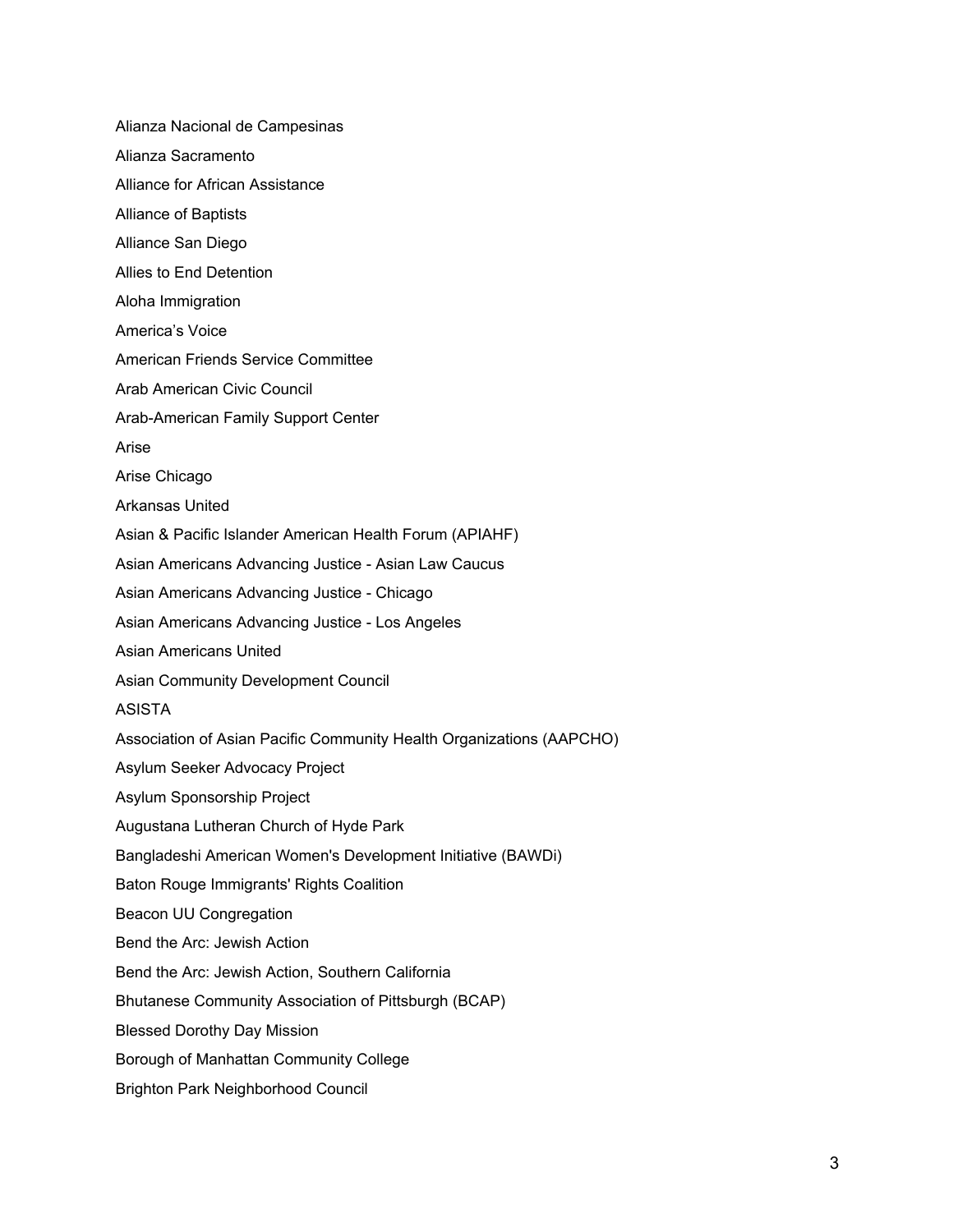Buen Vecino Cabrini Immigrant Services of NYC California Immigrant Policy Center Cabrini Immigrant Services of NYC California Collaborative for Immigrant Justice (CCIJ) California Food Policy Advocates California for Progress California Pan-Ethnic Health Network California Primary Care Association California WIC Association CALMA-Collective Action for Laborers, Migrants & Asylum Seekers Cameroon American Council Campaign for Immigrant Detention Reform (CIDR) Campesinos Sin Fronteras Cape Cod Coalition for Safe Communities Capital Area Immigrants' Rights (CAIR) Coalition **CASA** Casa de la Cultura Casa San Jose Catholic Social Services Catholic Charities of Southern New Mexico Catholic Legal Services Catholic Legal Services, Archdiocese of Miami Catholic Migration Services, Inc. Causa Oregon Center for Community Action and Environmental Justice (CCAEJ) Center for Gender & Refugee Studies Center for Health Progress Center for Immigrant Progress Center for Workers' Rights Center of Excellence for Immigrant Child Health and Wellbeing at UCSF Benioff Children's Hospitals Central American Resource Center - CARECEN - of California Centro Binacional para el Desarrollo Indígena Oaxqueño Centro de los Derechos del Migrante, Inc.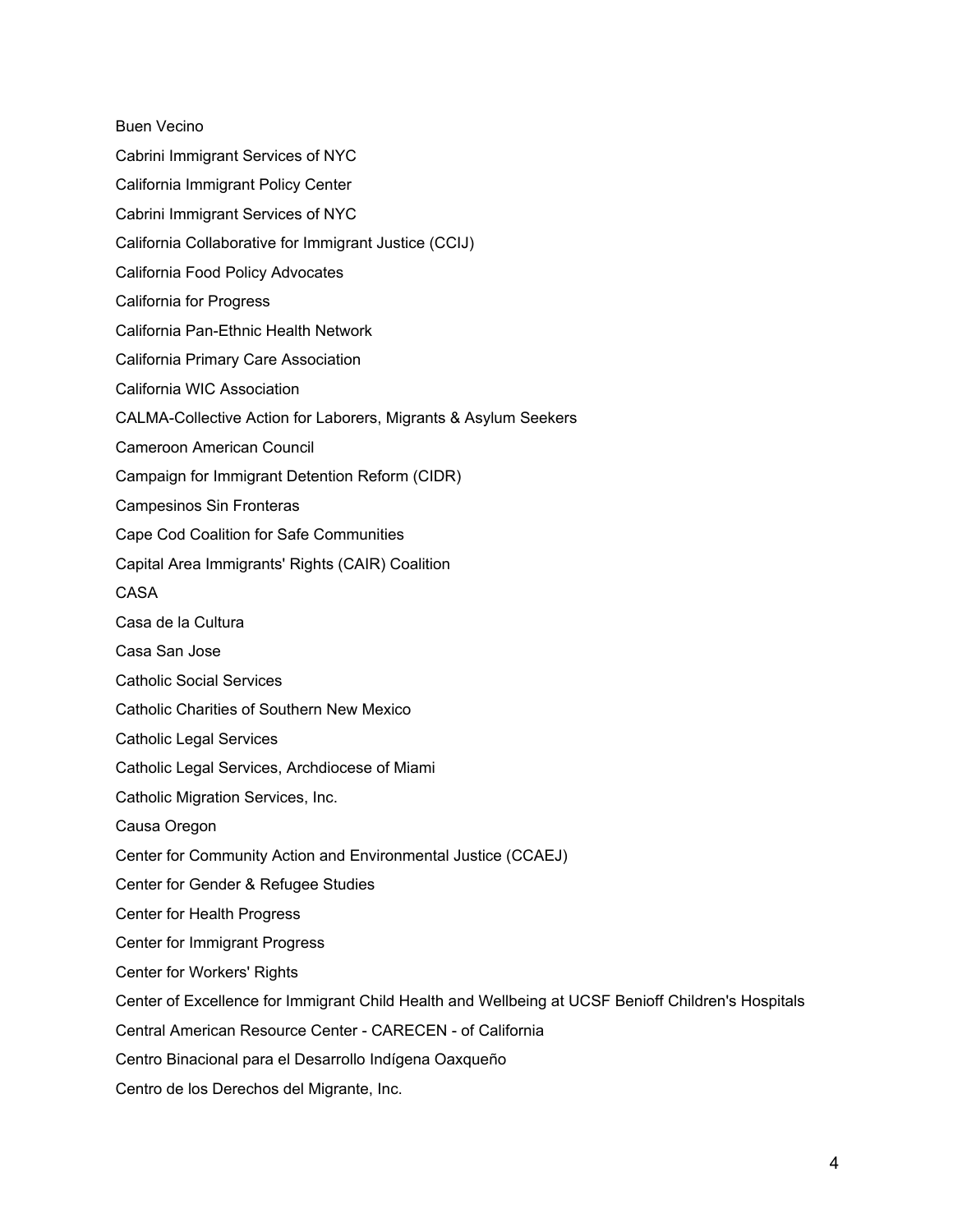Centro del Inmigrante, Inc. Centro Legal de la Raza ChICCCAA Children's Defense Fund - Texas Chinatown Community Development Center Christian Church (Disciples of Christ) Immigration Legal Counsel Chula Vista Partners in Courage Church World Service Clergy & Laity United for Economic Justice (CLUE) Cleveland Jobs with Justice Clinica Sierra Vista Coalición de Migrantes Mexicanos Coalition for Asian American Children and Families Coalition for Humane Immigrant Rights (CHIRLA) Coalition of African Communities - AFRICOM Coalition of Orange County Community Health Centers (Coalition OC) Colorado Immigrant Rights Coalition Colorado People's Alliance (COPA) Columbus Free Press Community Action Marin Community Catalyst Community Change Action Community Clinic Association of Los Angeles County Community Clinic Consortium Community College Consortium for Immigrant Education Community Health Center Network Community Legal Services in East Palo Alto Concerned Taxpayers of Frederick County Congregation Action Network Congregation of Our Lady of Charity of the Good Shepherd, U.S. Provinces Cosecha Merced Council on American-Islamic Relations - Greater Los Angeles Area (CAIR-LA) Council on American Islamic Relations - Sacramento Valley / Central California Council on American-Islamic Relations - San Diego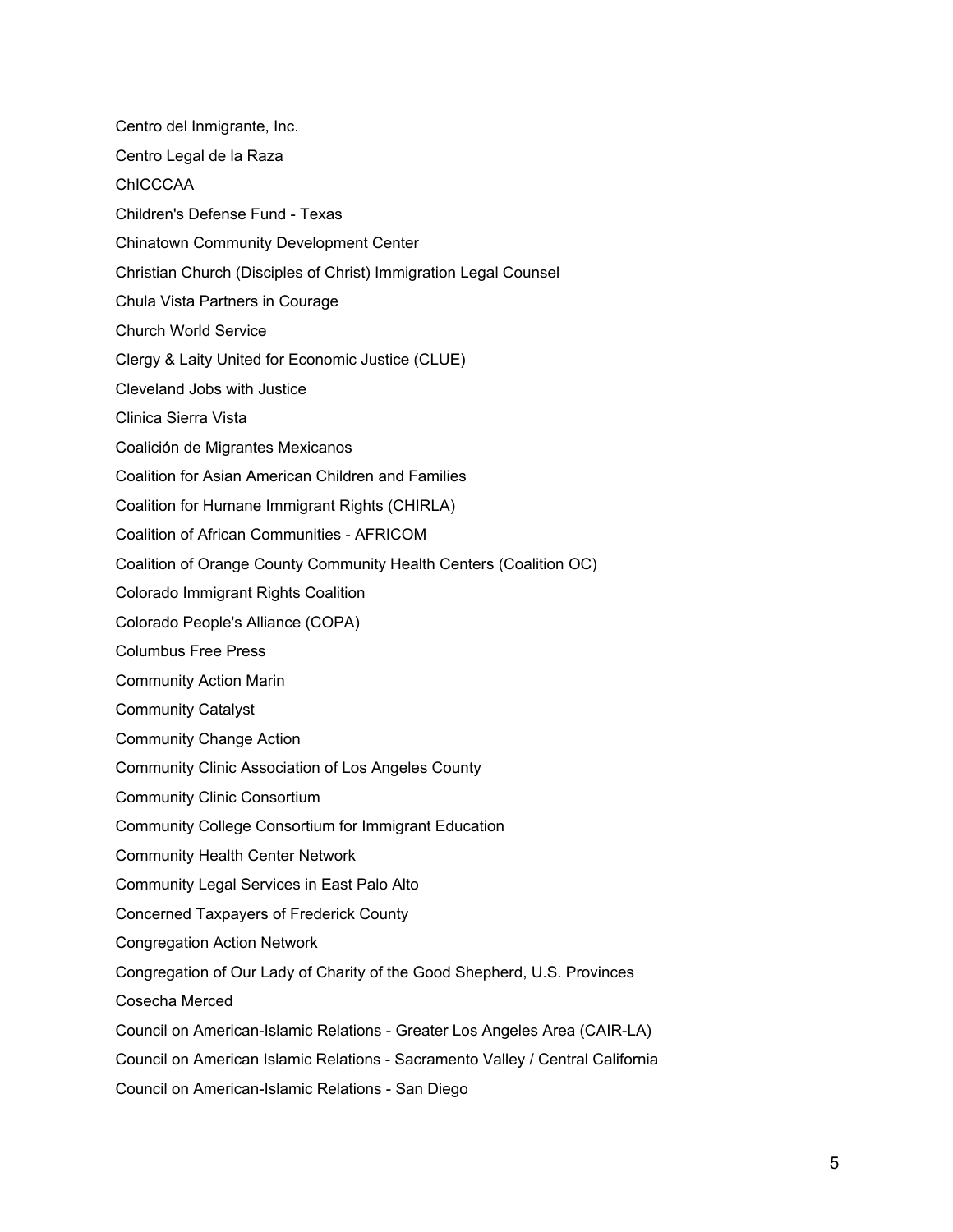Council on American-Islamic Relations - San Francisco Bay Area (CAIR-SFBA) Counsel for Justice AIDS Legal Services Project, Los Angeles Courage California CRLA Foundation Cuyahoga County Progressive Caucus Daya Inc. Define American Democracy at Work Institute Detention Watch Network Diringer and Associates Disciples Refugee & Immigration Ministries Dolores Street Community Services Dominican Sisters of Sinsinawa, WI DREAM Iowa Dream Team Los Angeles DTLA DreamActivist Ohio DRUM - Desis Rising Up & Moving East Valley Community Health Center Education and Leadership Foundation (ELF) El CENTRO de Igualdad y Derechos El Centro, Inc. El Sereno Organizing Committee Emerald Isle Immigration Center Employee Rights Center Empowering Pacific Islander Communities (EPIC) Equality Labs Esperanza Community Housing Corporation Esperanza Immigrant Rights Project EVCHC Families Belong Together FamilyWorks Farmworker Association of Florida Farmworker Justice Filipino Migrant Center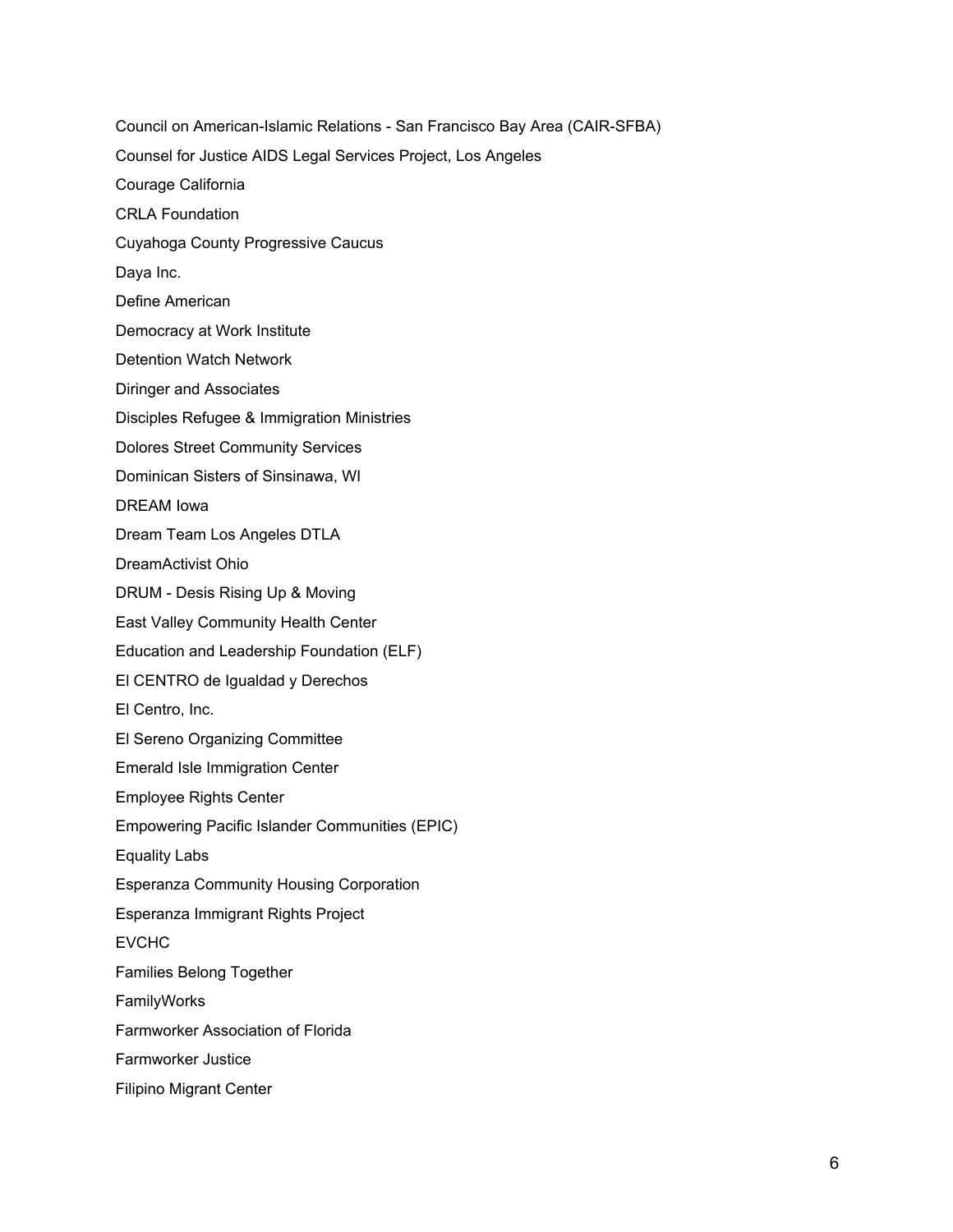FIRM Action First Friends of NJ & NY First United Methodist Church of La Grange Florida Health Justice Project Florida People's Advocacy Center Food Empowerment Project Four Freedoms Fund FPPS Free Migration Project Freedom for Immigrants From Here & With Wings and Roots Fuerza Migrante Gabriela South Bay Gender Violence Immigration Clinic, Seattle University School of Law Gente Organizada Grace Leadership Foundation, Inc. Greater Cleveland Immigrant Support Network Grupo de Apoyo e Integración Hispanoamericano H-CAN Immigration and Refugee Group Haitian Bridge Alliance Havertown-area Community Action Network Immigration and Refugees group Health Law Advocates HIAS Pennsylvania Hilltown Community Health Center Holdenried Law Office Holy Cross Retreat Center Holy Spirit Missionary Sisters, USA-JPIC Houston Immigration Legal Services Collaborative (HILSC) Howard Brown Health Howard County (MD) Coalition for Immigrant Justice Human Rights First ICE Out of Marin ICE Out of Merced Illinois Coalition for Immigrant and Refugee Rights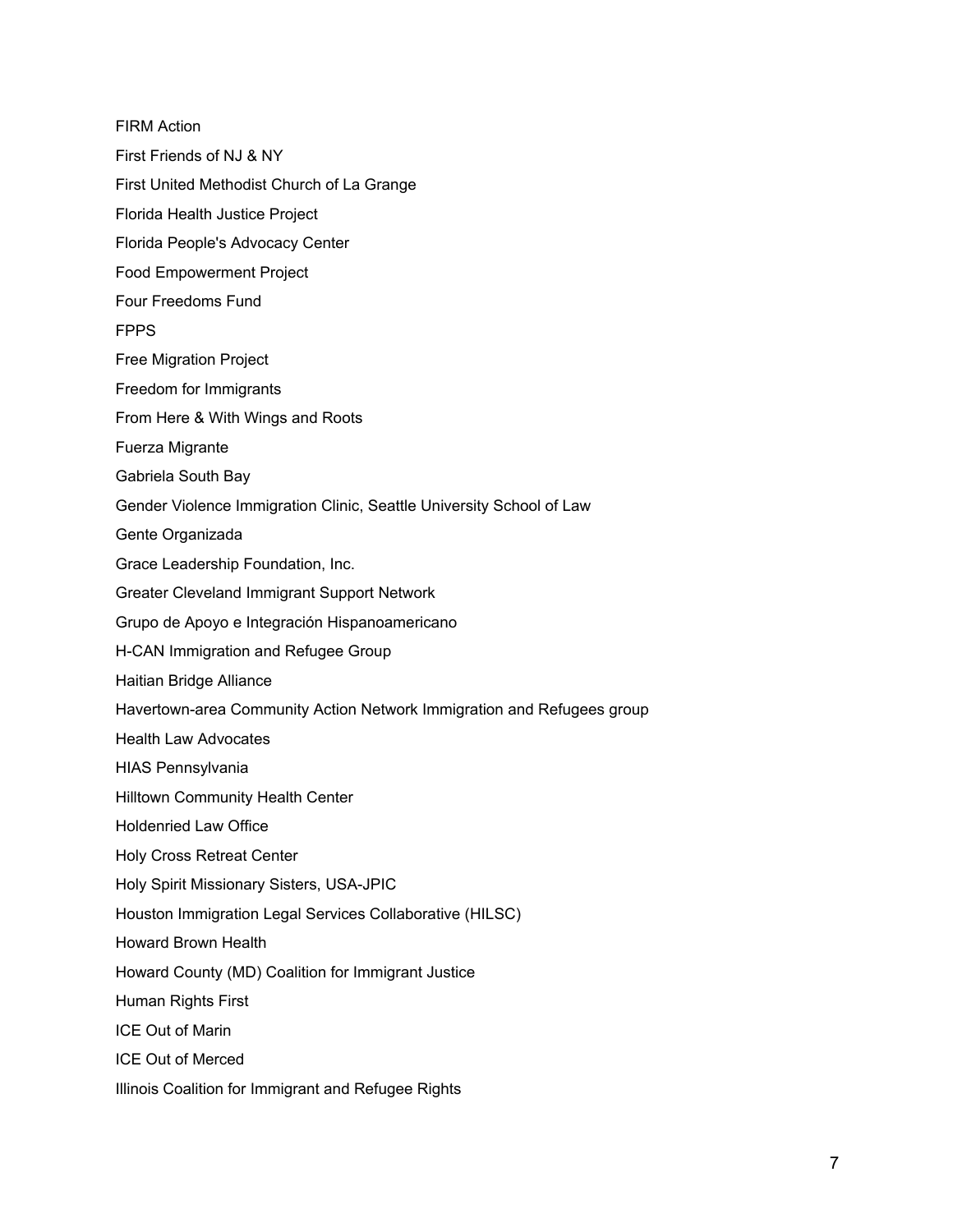Immigrant Advocacy Project Immigrant ARC Immigrant Defenders Law Center Immigrant Defense Project Immigrant Justice Advocacy Movement Immigrant Justice Network Immigrant Law Center of Minnesota Immigrant Legal Advocacy Project Immigrant Legal Defense Immigrant Legal Resource Center Immigrant Rights Clinic of Washington Square Legal Services Immigrant Rights Clinic, UCI School of Law Immigrants Rising Immigration Center of San Bernardino Immigration Hub Immigration Services and Legal Advocacy Immigration Task Force, Forest Hill Church Immigration Working Group CLE IMPRINT Indivisible Indivisible Conejo Indivisible Sausalito Indivisible Ventura Inland Coalition for Immigrant Justice Inland Empire Immigrant Youth Collective Inland Empire United Innovation Law Lab InquilinosUnidos Instituto Laboral de la Raza Interfaith Movement for Human Integrity International Community Health Services International Institute of Akron International Rescue Committee InterReligious Task Force on Central America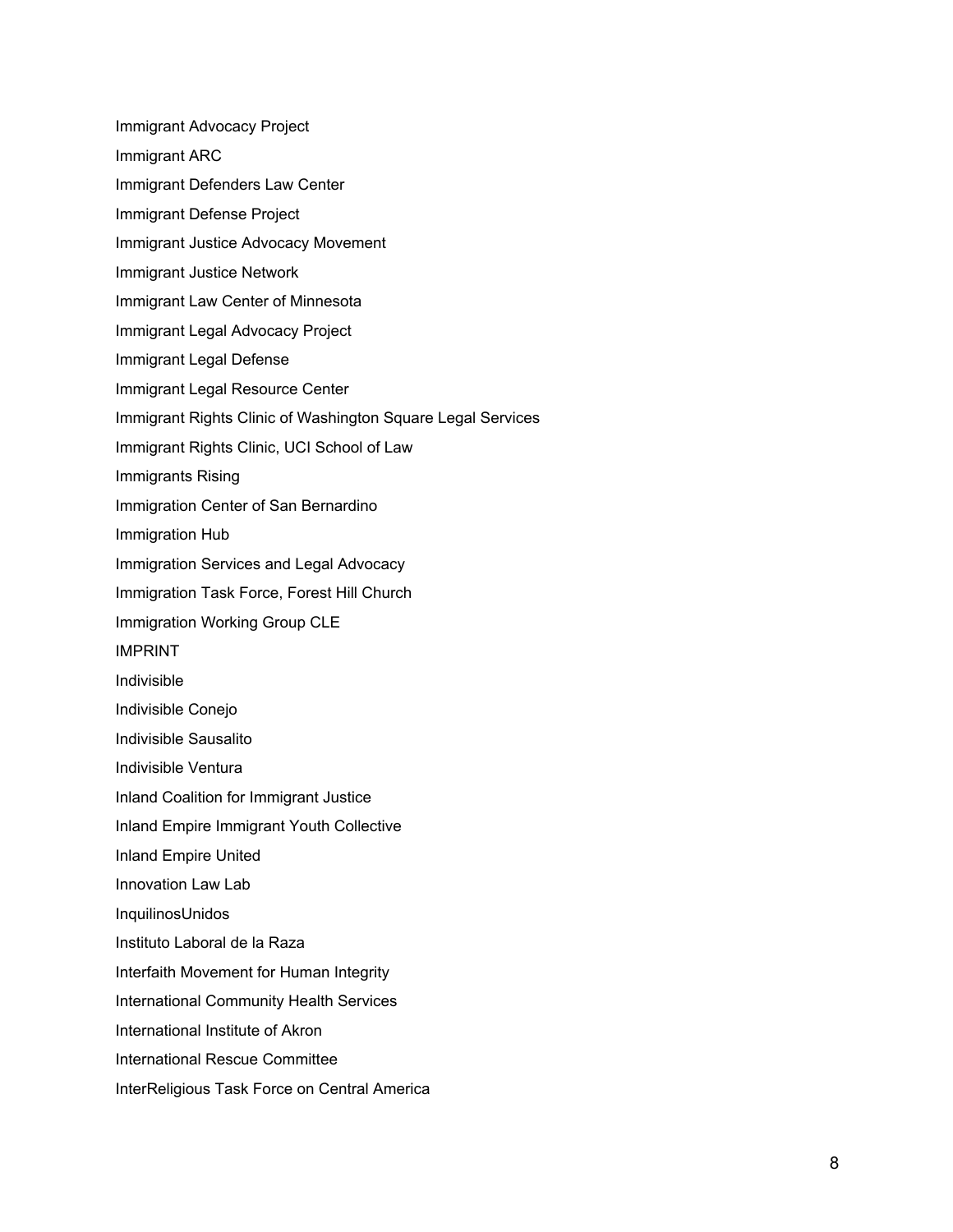InterReligious Task Force On Central America and Colombia (IRTF Cleveland) Jacob A. Riis Neighborhood Settlement Jetpac **JFA** Juntos Justice in Motion Kentucky Equal Justice Center Khmer Girls in Action Kingsbridge Heights Community Center, Inc. KIWA (Koreatown Immigrant Workers Alliance) Korean Community Services of Metropolitan New York, Inc. La Conexion La Raza Centro Legal, Inc LA RED - Faith in Action La Union del Pueblo Entero (LUPE) Latin American Legal Defense and Education Fund Latina Republic Latino Coalition for a Healthy California Law Office of Fabiola A. Navarro Law Office of Vanessa Frank Law Offices of Jose Perez PC Legal Aid at Work Legal Aid Justice Center Lincoln Park Presbyterian Church Linn County Rapid Response Coalition (OR) Literacy Assistance Center Living United for Change in Arizona - LUCHA Long Beach Area Peace Network Long Beach Forward Long Beach Sanctuary Coalition Los Angeles LGBT Center Los Angeles Neighborhood Land Trust MALO - Motivating Action Leadership Opportunity Maryland Against ICE Detention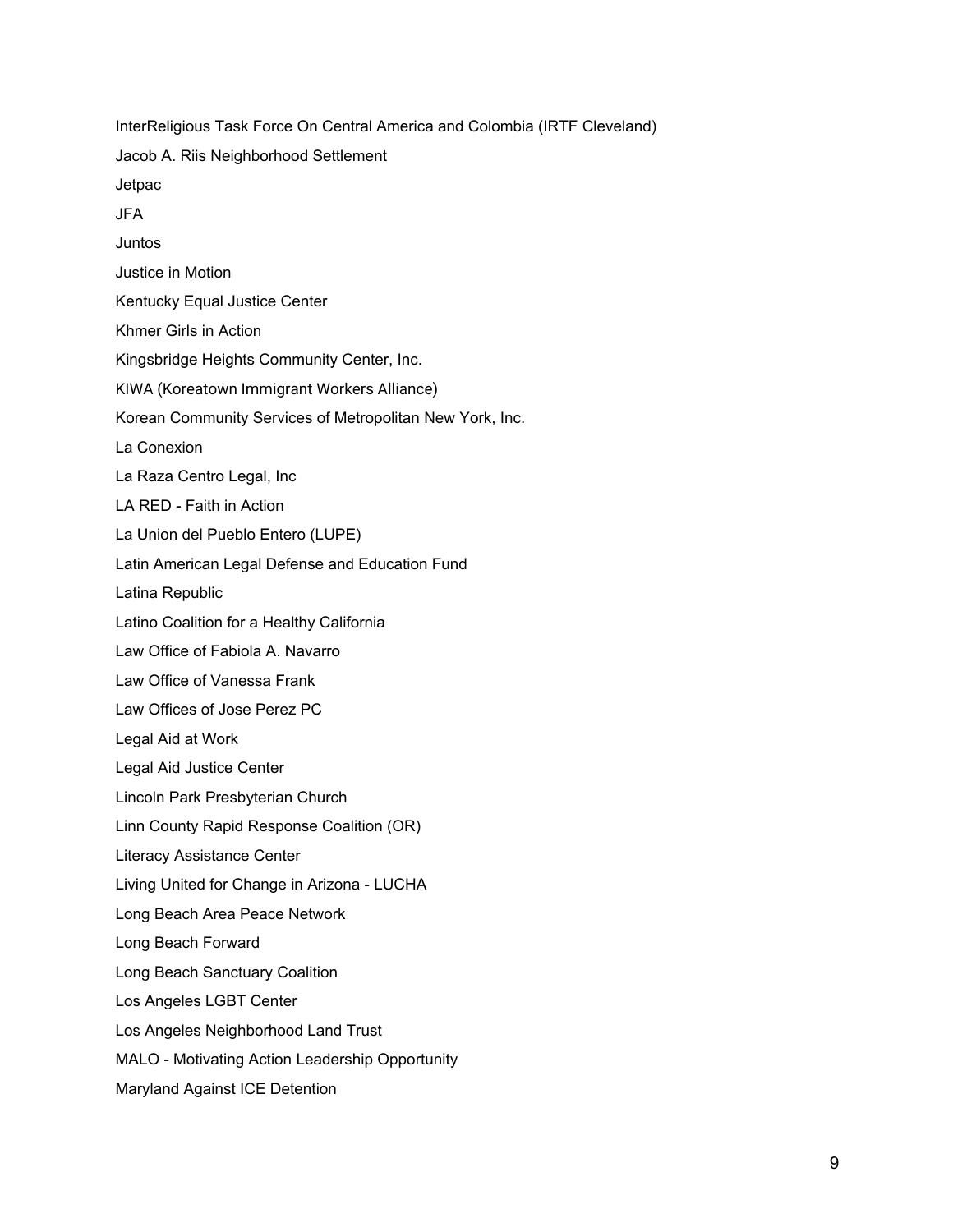Maryland Legislative Coalition Massachusetts Law Reform Institute Maternal and Child Health Access Medical-Legal Partnership for Children in Hawai'i Mi Familia Vota Michigan League for Public Policy Mid-South Immigration Advocates Migrant Justice Mobilization for Justice Montgomery County Education Forum (MCEF) Morningstar United Methodist Church - Las Cruces, NM Mother and Community Member Motivation Motivates MPower Change Multiciltural Efforts to end Sexual Assault Muslim Public Affairs Council (MPAC) National Advocacy Center of the Sisters of the Good Shepherd National Asian Pacific American Women's Forum (NAPAWF) National Association of Social Workers National Center for Youth Law National Council for Occupational Safety and Health National Council for Occupational Safety and Health (National COSH) National Council of Asian Pacific Americans National Council of Jewish Women National Employment Law Project National Health Law Program National Human Services Assembly National Immigrant Justice Center National Immigration Law Center National Immigration Project of the National Lawyers Guild (NIPNLG) National Korean American Service & Education Consortium (NAKASEC) National Partnership for New Americans Nationalities Service Center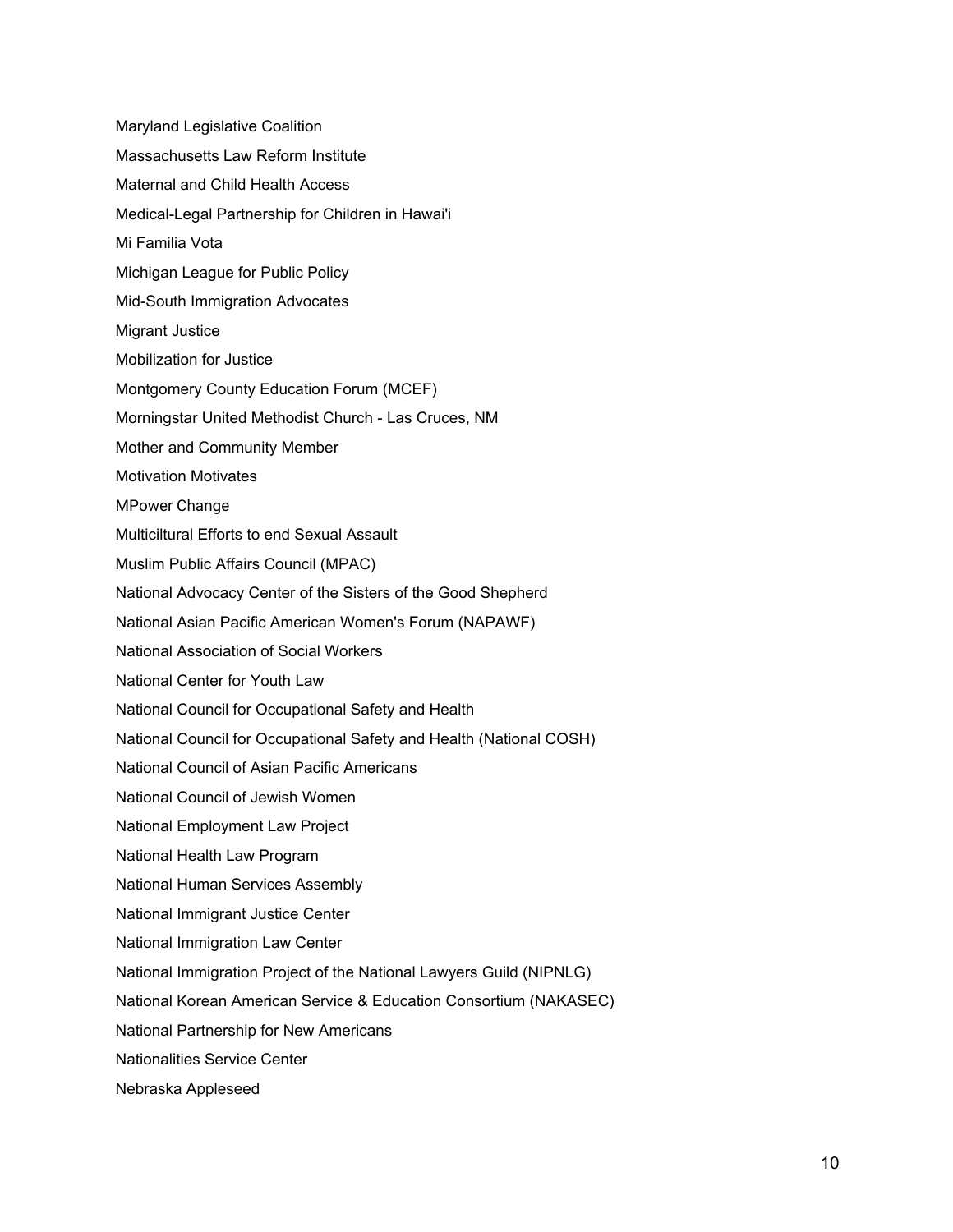## **NEMS**

## Neta

NETWORK Lobby for Catholic Social Justice Never Again Action - Los Angeles New Jersey Alliance for Immigrant Justice New Mexico Center on Law and Poverty New Mexico Immigrant Law Center New Mexico State University New Orleans Worker Center for Racial Justice New Sanctuary Movement of Philadelphia New Sanctuary Network Tulsa New York Immigration Coalition New York Public Library New York Taxi Workers Alliance New Mexico Comunidades en Accion y de Fe - CAFe NorCal Resist Northern Manhattan Coalition for Immigrant Rights (NMCIR) Northwest Health Law Advocates (NoHLA) Northwest Immigrant Rights Project Northwest Workers' Justice Project NW Indiana Resistance Oasis Legal Services Ohio Immigrant Alliance **OneAmerica** oneTILT **OPAWL** Open Society Foundations Orange County Justice Fund Oregon Pediatric Society, Lane County Medical Society Organizacion en California de Lideres Campesinas, Inc. Pangea Legal Services PASOs Pennsylvania Immigration and Citizenship Coalition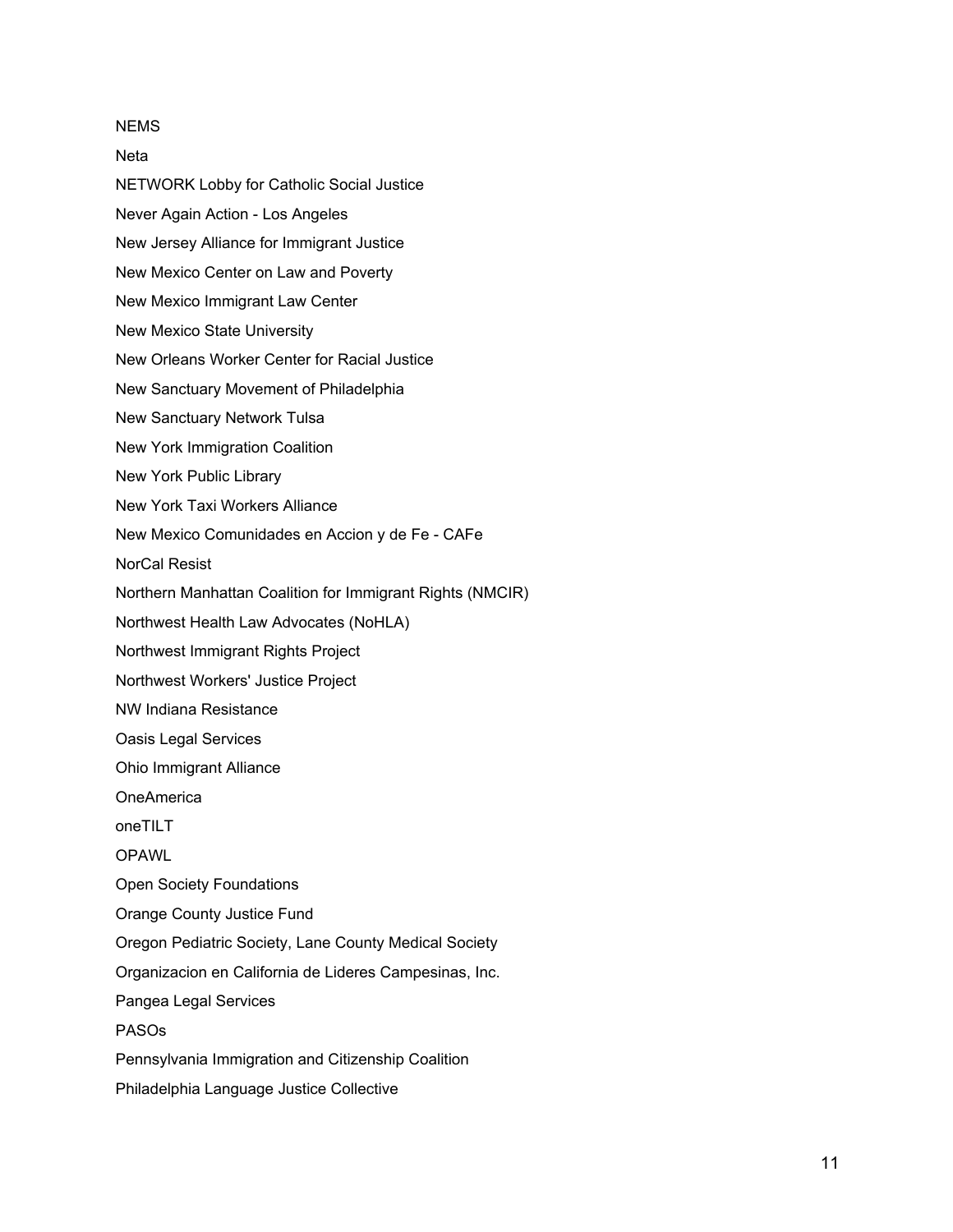PICO California Pittsburgh Labor Council for Latin American Advancement Poder Latinx Poligon Education Fund Presidents' Alliance on Higher Education and Immigration Project South Promesa Boyle Heights Provincial Council Clerics of St. Viator Public Counsel Public Justice Center Public Law Center Puentes de Salud Queer Detainee Empowerment Project Quixote Center R.A.C.E. Matters San Luis Obispo RAICES Rainbow Pride Youth Alliance Rian Immigrant Center (formerly the Irish International Immigrant Center) RITA Riverside Language Program Riverside Language Program, Inc. Rocky Mountain Immigrant Advocacy Network Rosie's Place Rural Coalition Safe Passage Project San Bernardino Community Service Center, Inc San Diego Immigrant Rights Consortium Sanctuary DMV Santa Fe Dreamers Project Secure Justice SEIU-United Service Workers West Service Employees International Union Services, Immigrant Rights & Education Network (SIREN) Sheng-Yen Lu Foundation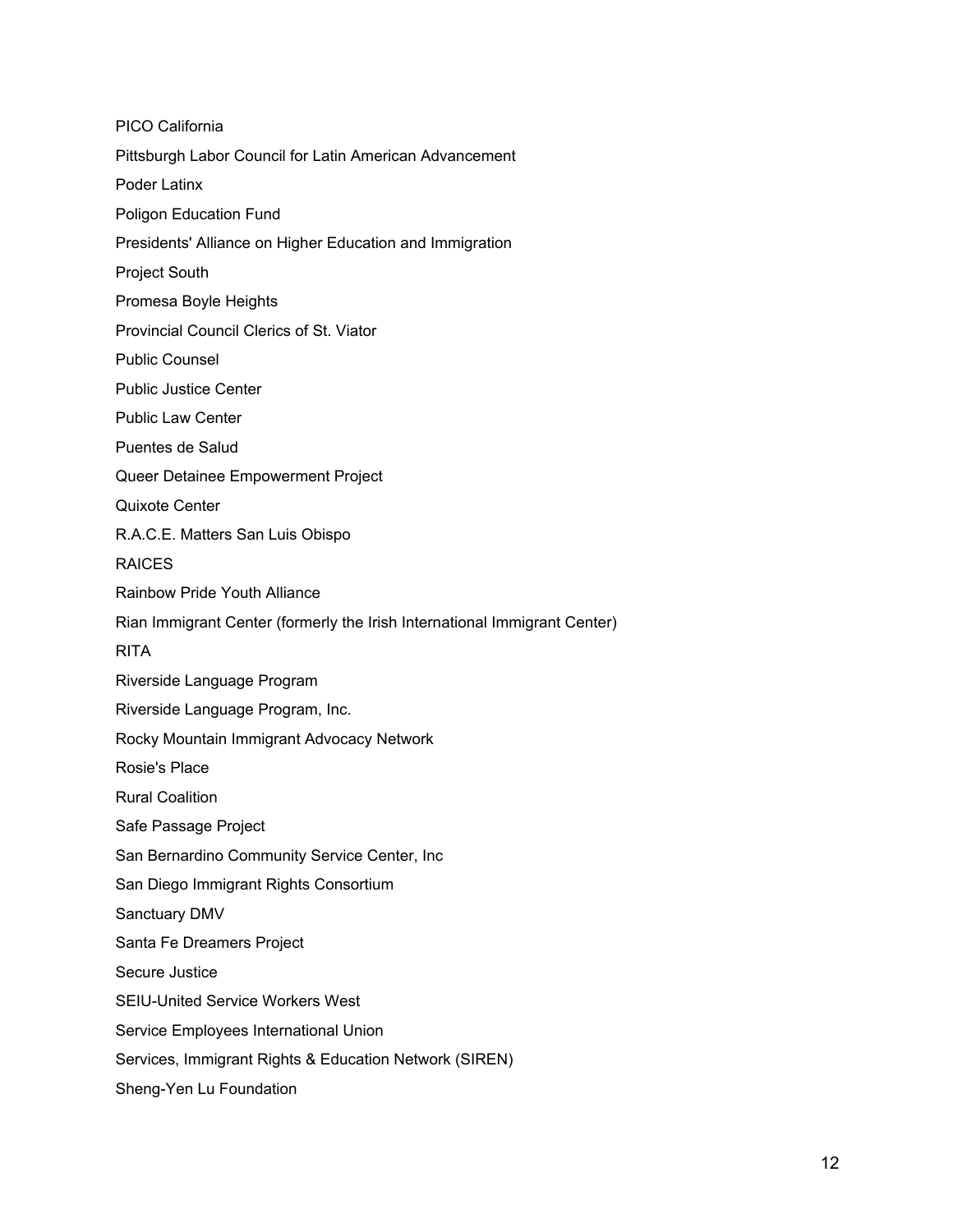- Showing Up for Racial Justice Montgomery County, MD
- Sige! LGBTQIA+ Filipinos
- Siloam Health
- SIREN (Services, Immigrant Rights and Education Network)
- Sisters and Brothers of Immigrants (SBI)
- Sisters of Charity, BVM
- Somos un Pueblo Unido
- South Asian Americans Leading Together (SAALT)
- South Bay People Power
- South Carolina Appleseed Legal Justice Center
- Southeast Asia Resource Action Center
- Southeast Immigrant Rights Network
- Southern Border Communities Coalition
- St. Francis Community Services
- Stone Grzegorek & Gonzalez LLP
- Tahirih Justice Center
- Tennessee Immigrant and Refugee Rights Coalition (TIRRC)
- The Advocates for Human Rights
- The Alliance
- The Big Good
- The Century Foundation
- The Children's Partnership
- The Children's Clinic, "Serving Children and Their Families" dba TCC Family Health
- The Children's Partnership
- The Coelho Center for Disability Law, Policy and Innovation
- The Florence Immigrant & Refugee Rights Project
- The Resurrection Project, Chicago
- The Wage Justice Center
- The Welcome Project
- TODEC Legal Center
- UCLA Labor Center
- UndocuBlack Network
- UndocuCarolina
- Unidad Latina en Acción CT